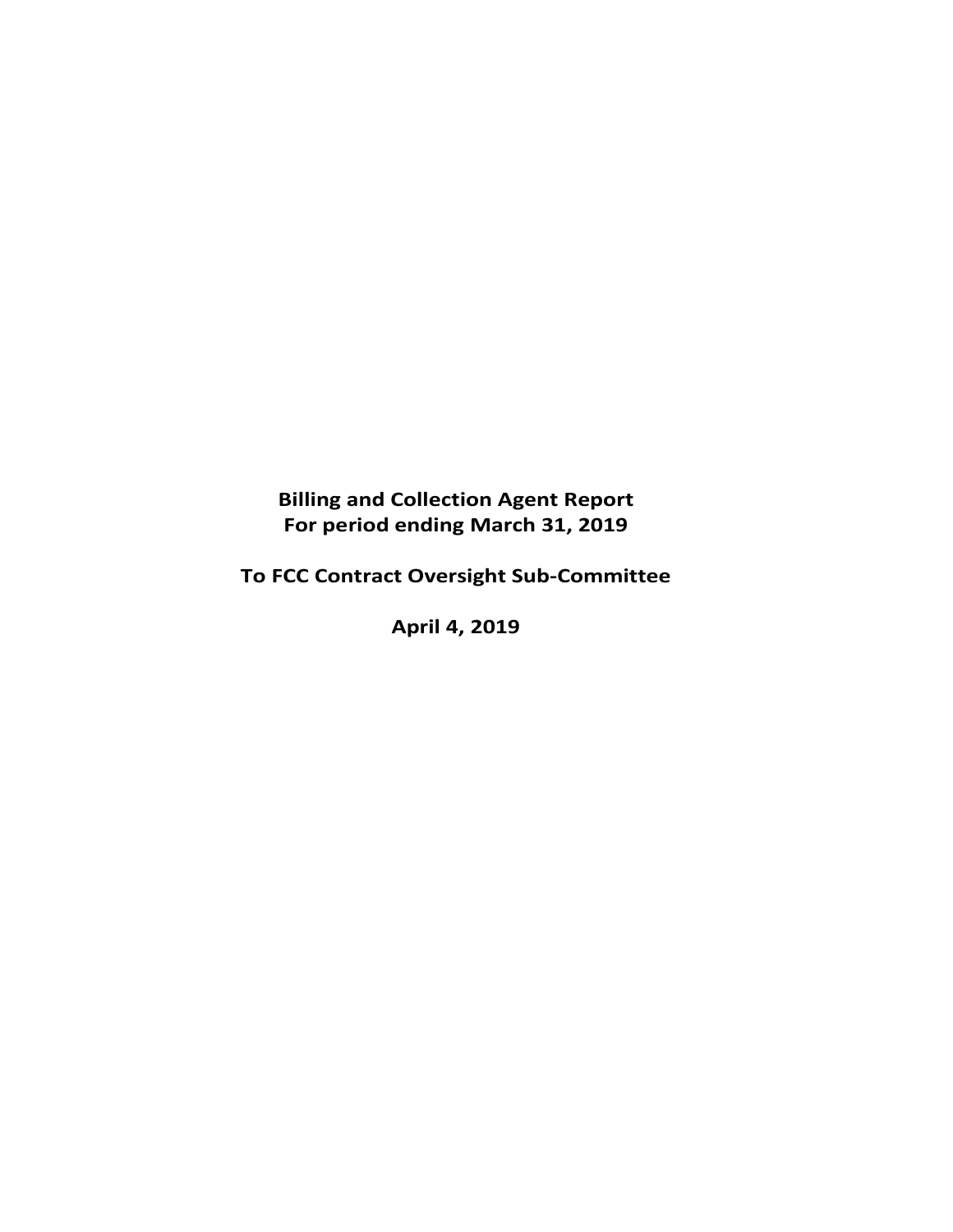# **NANPA FUND STATEMENT OF FINANCIAL POSITION March 31, 2019**

# **Assets**

| Cash in bank                                     |           | \$<br>2,818,638 |
|--------------------------------------------------|-----------|-----------------|
| Receivables                                      |           |                 |
| Receivable from US Carriers                      | 83,456    |                 |
| Receivable from Canada                           |           |                 |
| Receivable from Caribbean countries              | 1,650     |                 |
| Receivables forwarded to Treasury for collection | 101,574   |                 |
| Receivable from US Treasury - see note below     | 44        |                 |
| Allowance for uncollectible accounts             | (123,500) | 63,224          |
| <b>Total assets</b>                              |           | 2,881,862       |
| Less: Accrued liabilities                        |           |                 |
| Welch LLP                                        | 28,400    |                 |
| SOMOS                                            | 555,418   |                 |
| Data Collection Agent - USAC                     | 6,500     | (590, 318)      |
| <b>Fund balance</b>                              |           | 2,291,544       |
|                                                  |           |                 |

Amounts receivable from US Treasury are amounts Treasury has indicated have been collected from filers but the funds have not yet been disbursed to NANP.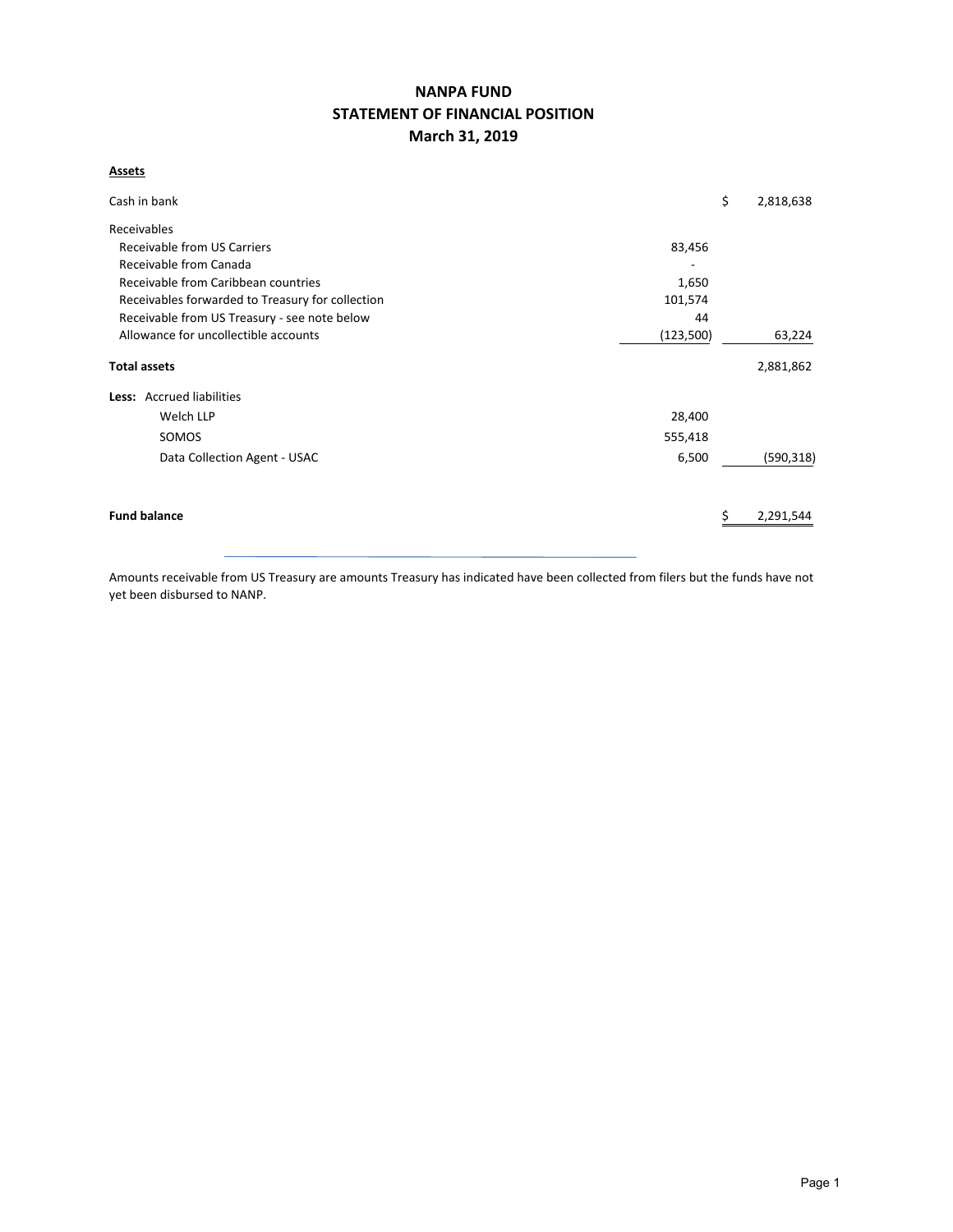#### **NANP FUND FORECASTED STATEMENT OF CHANGES IN FUND BALANCE BASED ON NO DEFERRAL OF SOMOS PAYMENTOCTOBER 2018 TO SEPTEMBER 2019**

|                                                 |        | Actual    |               |               |           |           | Forecasted    |           |            |                          |               |            |             |              | <b>Variance between</b> |                        |
|-------------------------------------------------|--------|-----------|---------------|---------------|-----------|-----------|---------------|-----------|------------|--------------------------|---------------|------------|-------------|--------------|-------------------------|------------------------|
|                                                 |        |           |               |               |           |           |               |           |            |                          |               |            |             |              |                         | forecasted results and |
|                                                 |        | Oct-18    | <b>Nov-18</b> | <b>Dec-18</b> | Jan-19    | Feb-19    | <b>Mar-19</b> | Apr-19    | $May-19$   | Jun-19                   | <b>Jul-19</b> | Aug-19     | Sep-19      | <b>Total</b> | <b>Budget</b>           | budget at Sept 30/19   |
| Revenue                                         |        |           |               |               |           |           |               |           |            |                          |               |            |             |              |                         |                        |
| <b>International Contributions</b>              |        |           |               |               |           |           |               |           |            |                          |               |            |             |              |                         |                        |
| Canada                                          | (1)    | 18,286    | 9,143         | 9,143         | 9,143     | 9,143     | 9,143         | 9,143     | 9,143      | 9,143                    | 9,143         | 9,144      |             | 109,717      | 109,717                 |                        |
| Caribbean countries                             | (1)    | 23,036    | $\sim$        | $\sim$        | $\sim$    | $\sim$    | $\sim$        |           | $\sim$     | $\sim$                   | $\sim$        | $\sim$     | $\sim$      | 23,036       | 23,036                  |                        |
| <b>Total International Contributions</b>        |        | 41,322    | 9,143         | 9,143         | 9,143     | 9,143     | 9,143         | 9,143     | 9,143      | 9,143                    | 9,143         | 9,144      | $\sim$      | 132,753      | 132,753                 |                        |
| Domestic Contributions - US carriers            | (1)    | 4,538,876 | 115,084       | 474,065       | 73,710    | 76,122    | 73,604        | 73,697    | 73,697     | 73,697                   | 73,697        | 73,697     |             | 5,719,946    | 5,639,875               | 80,071                 |
| Late filing fees for Form 499A                  | (2)    | (1,300)   | (400)         | 600           | 400       | 200       | $\sim$        | $\sim$    | $\sim$     | $\sim$                   | $\sim$        | $\sim$     | 66,000      | 65,500       | 66,000                  | (500)                  |
| Interest income                                 | (3)    | 6,155     | 5,244         | 6,112         | 5,355     | 4,129     | 3,902         | 500       | 500        | 500                      | 500           | 500        | 500         | 33,897       | 6,000                   | 27,897                 |
| <b>Total revenue</b>                            |        | 4,585,053 | 129,071       | 489,920       | 88,608    | 89,594    | 86,649        | 83,340    | 83,340     | 83,340                   | 83,340        | 83,341     | 66,500      | 5,952,096    | 5,844,628               | 107,468                |
|                                                 |        |           |               |               |           |           |               |           |            |                          |               |            |             |              |                         |                        |
| <b>Expenses</b><br>NANPA Administration - Somos | (4)(a) | $\sim$    | 240,833       | 240,833       | 240,833   | 240,833   | 240,833       | 243,333   | 243,333    | 243,333                  | 243,333       | 243,333    | 243,333     | 2,664,163    | 2,088,152               | (576, 011)             |
| NANPA Administration - Neustar                  | (4)(b) | 187,332   |               |               |           |           |               |           |            |                          |               |            |             | 187,332      | 189,832                 | 2,500                  |
| NANPA Administration - Neustar                  | (4)(b) |           | 188,201       | 187,332       |           |           |               |           |            |                          |               |            |             | 375,533      |                         | (375, 533)             |
| NANPA Administration - Neustar transition       | (4)(c) | $\sim$    | $\sim$        | 70,822        |           |           |               |           |            |                          |               |            |             | 70,822       |                         | (70, 822)              |
| NANPA Administration - Change Order A           | (4)(d) |           |               |               |           |           |               |           |            |                          | 19,606        |            |             | 19,606       |                         | (19, 606)              |
|                                                 |        |           |               |               |           |           |               |           |            |                          |               |            |             |              |                         |                        |
| 1K Block Pooling - Somos                        | (5)(a) | $\sim$    | 314,855       | 314,585       | 314,315   | 314,585   | 314,585       | 319,585   | 319,585    | 319,585                  | 319,585       | 319,585    | 319,585     | 3,490,435    | 2,848,879               | (641, 556)             |
| 1K Block Pooling - Somos pre-transition         |        |           |               | 25,294        |           |           |               |           |            |                          |               |            |             | 25,294       |                         | (25, 294)              |
| 1K Block Pooling - Neustar                      | (5)(b) | 257,128   |               |               |           |           |               |           |            |                          |               |            |             | 257,128      | 258,988                 | 1,860                  |
| 1K Block Pooling - Neustar                      | (5)(b) |           | 258,777       | 254,442       |           |           |               |           |            |                          |               |            |             | 513,219      |                         | (513, 219)             |
| 1K Block Pooling - Neustar transition           | (5)(c) |           |               | 101,518       |           |           |               |           |            |                          |               |            |             | 101,518      |                         | (101, 518)             |
| 1K Block Pooling - Change Order A               | (5)(d) |           |               |               |           |           |               |           |            |                          | 64,004        |            |             | 64,004       |                         | (64,004)               |
| <b>Billing and Collection</b>                   |        |           |               |               |           |           |               |           |            |                          |               |            |             |              |                         |                        |
| Welch LLP                                       | (6)    | 28,400    | 28,400        | 28,400        | 28,400    | 28,400    | 28,400        | 28,400    | 28,400     | 28,400                   | 28,400        | 28,400     | 28,400      | 340,800      | 340,920                 | 120                    |
| Data Collection Agent                           | (7)    | 6,637     | 6,586         | 6,465         | 7,062     | 6,210     | 6,210         | 6,500     | 6,500      | 6,500                    | 6,500         | 6,500      | 6,500       | 78,170       | 78,000                  | (170)                  |
| <b>Annual Operations Audit</b>                  | (8)    | $\sim$    | $\sim$        | 38,400        | 9,600     | $\sim$    | $\sim$        | $\sim$    | $\sim$     | $\sim$                   | $\sim$        |            | $\sim$      | 48,000       | 48,000                  |                        |
| <b>Bank Charges</b>                             | (9)    | 3,835     | 7,530         | 2,478         | 2,456     | 2,821     | 2,148         | 3,167     | 3,167      | 3,166                    | 3,166         | 3,166      | 3,166       | 40,266       | 38,000                  | (2, 266)               |
| <b>Carrier Audits</b>                           | (10)   | $\sim$    | $\sim$        | $\sim$        | $\sim$    | $\sim$    | $\sim$        | $\sim$    | $\sim$     | $\overline{\phantom{a}}$ | $\sim$        |            | $\sim$      |              | 200,000                 | 200,000                |
| Bad debt expense                                | (11)   | (525)     | (4, 449)      | 23,388        | 7,281     | 1,577     | (12, 646)     | 3,333     | 3,333      | 3,333                    | 3,333         | 3,333      | 3,333       | 34,624       | 40,000                  | 5,376                  |
| <b>Total expenses</b>                           |        | 482,807   | 1,040,733     | 1,293,957     | 609,947   | 594,426   | 579,530       | 604,318   | 604,318    | 604,317                  | 687,927       | 604,317    | 604,317     | 8,310,914    | 6,130,771               | (2, 180, 143)          |
| Net revenue (expenses)                          |        | 4,102,246 | 911,662)      | 804,037)      | 521,339)  | 504,832)  | 492,881)      | 520,978)  | 520,978) ( | 520,977)                 | 604,587)      | 520,976) ( | $537,817$ ) | 2,358,818)   | 286,143)                | (2,072,675)            |
| <b>Opening fund balance</b>                     |        | 1,424,049 | 5,526,295     | 4,614,633     | 3,810,596 | 3,289,257 | 2,784,425     | 2,291,544 | 1,770,566  | 1,249,588                | 728,611       | 124,024    | (396, 952)  | 1,424,049    | 1,286,143               | 137,906                |
| <b>Closing fund balance</b>                     |        | 5,526,295 | 4,614,633     | 3,810,596     | 3,289,257 | 2,784,425 | 2,291,544     | 1,770,566 | 1,249,588  | 728,611                  | 124,024       | (396, 952) | (934, 769)  | (934, 769)   | 1,000,000               | (1,934,769)            |
|                                                 |        |           |               |               |           |           |               |           |            |                          |               |            |             |              |                         |                        |
| Fund balance makeup:<br>Contingency             |        | 1,000,000 | 1,000,000     | 1,000,000     | 1,000,000 | 1,000,000 | 1,000,000     | 1,000,000 | 1,000,000  | 1,000,000                | 1,000,000     | 1,000,000  | 1,000,000   | 1,000,000    | 1,000,000               |                        |
| Surplus                                         |        | 4,526,295 | 3,614,633     | 2,810,596     | 2,289,257 | 1,784,425 | 1,291,544     | 770,566   | 249,588    | 271,389)                 | 875,976)      | 1,396,952) | 1,934,769)  | 1,934,769)   |                         |                        |
|                                                 |        |           |               |               |           |           |               |           |            |                          |               |            |             |              |                         |                        |

5,526,295 4,614,633 3,810,596 3,289,257 2,784,425 2,291,544 1,770,566 1,249,588 728,611 124,024 ( 396,952) ( 934,769) ( 934,769) 1,000,000

#### **Assumptions: Reconciliation of forecast to budget Budgeted fund balance at September 30, 2019 ‐ contingency** 1,000,000 (2) These fees represent the \$100 late filing fee charged to those companies that do not file the Form 499A by the due date. **Decrease in contactual and actual actual** 137,906 Additional billings over estimate from budget 80,071 **(4)(a)** The NANPA Administration contract for Somos covers the period from November 1/18 to October 31/19 (500) (4)(b) The NANPA Administration contract extension for NeuStar covers the period from October 1/18 to December 31/18 Underest interest earned to the compared to date compared to budget 27,897 (4)(c) The NANPA excess of contract awarded over amount budgeted (576,011) Somos - NANPA - excess of contract awarded over amount budgeted (576,011) (a)(d) Change Order to combine the Central Office Code Assignment Guidelines and Thousands‐Block Administration Guidelines into one document. (373,033) compare and Thousands‐Block Administration Guidelines into one documen (5)(a)The 1K Block Pooling Administration contract for Somos covers the period from November 1/18 to October 31/19 (70,822) NeuStar ← NANPA ← transition costs not budgeted (70,822) (5)(b) The 1K Block Pooling contract extension for NeuStar covers the period from October 1/18 to December 31/18 (666,850) and a start covers the contract avariance of contract awarded over amount budgeted (666,850)  $\sim$  0 (S)(c) The1K Block Pooling contract for NeuStar provides for transitional costs for the period from November 1/18 to December 31/18 (511,359) (511,359) (511,359) (511,359) (511,359) (511,359) (511,359) (5)(d) Change Order to combine the Central Office Code Assignment Guidelines and Thousands‐Block Administration Guidelines into one document. (101,518) and the US of the Central Office Code Assignment Guidelines and Thousa (19,606) (7) The expense for the Data Collection Agent is based on an allocation of costs by USAC. (64,004) COLLECTION Agent is based on an allocation of costs by USAC. (64,004) **(8)** The expense for the annual operations audit performed by Ernst & Young LLP is based on the quote given. 120 (**9)** Bank fees are an expense to the Fund. (170) and a collection fees - Adjustment to actual from budget (170) and Collection fees - Adjustment to actual from budget (170) and Collection fees - Adjustment to actual from (10) The budget allows \$200,000 for carrier audits. This will not be expended. The second content of the second content of the second content of the second content of the second content of the second content of the second **(11)** The allowance covers all accounts considered potentially uncollectible at March 31, 2019. 200,000 200,000 200,000 200,000 200,000 200,000 200,000 200,000 200,000 200,000 200,000 200,000 200,000 200,000 200,000 200,0  $(2,266)$ <br>(934,769) NeuStar ‐ Pooling ‐ transitional month costs not budgeted Bad debts ‐ Adjustment to actual from budget **(6)** The cost of B&C Agent is based on the contract with Welch LLP **(1)** The US carrier contributions for the period from October 2018 to September 2019 and the International contributions are based upon actual billings. NeuStar ‐ NANPA ‐ transitional month costs not budgeted Somos ‐ Pooling ‐ excess of contract awarded over amount budgeted Late filing fees (reversal) for Form 499A Somos ‐ NANPA ‐ excess of contract awarded over amount budgeted **(3)** Interest income projections are estimates NeuStar ‐ NANPA ‐ transition costs not budgeted omos - NANPA Administration Change Order A - not budgeted Somos ‐ Pooling Change Order A ‐ not budgeted Carrier audits that will not be performed oerations Audit - Adjustment to actual from budget ank fees - Variance between actual and bud Decrease in B&C Agent costs<br>Data Collection fees - Adjustment to actual from budget

**Forecaseted fund balance at September 30, 2019** 

Page 2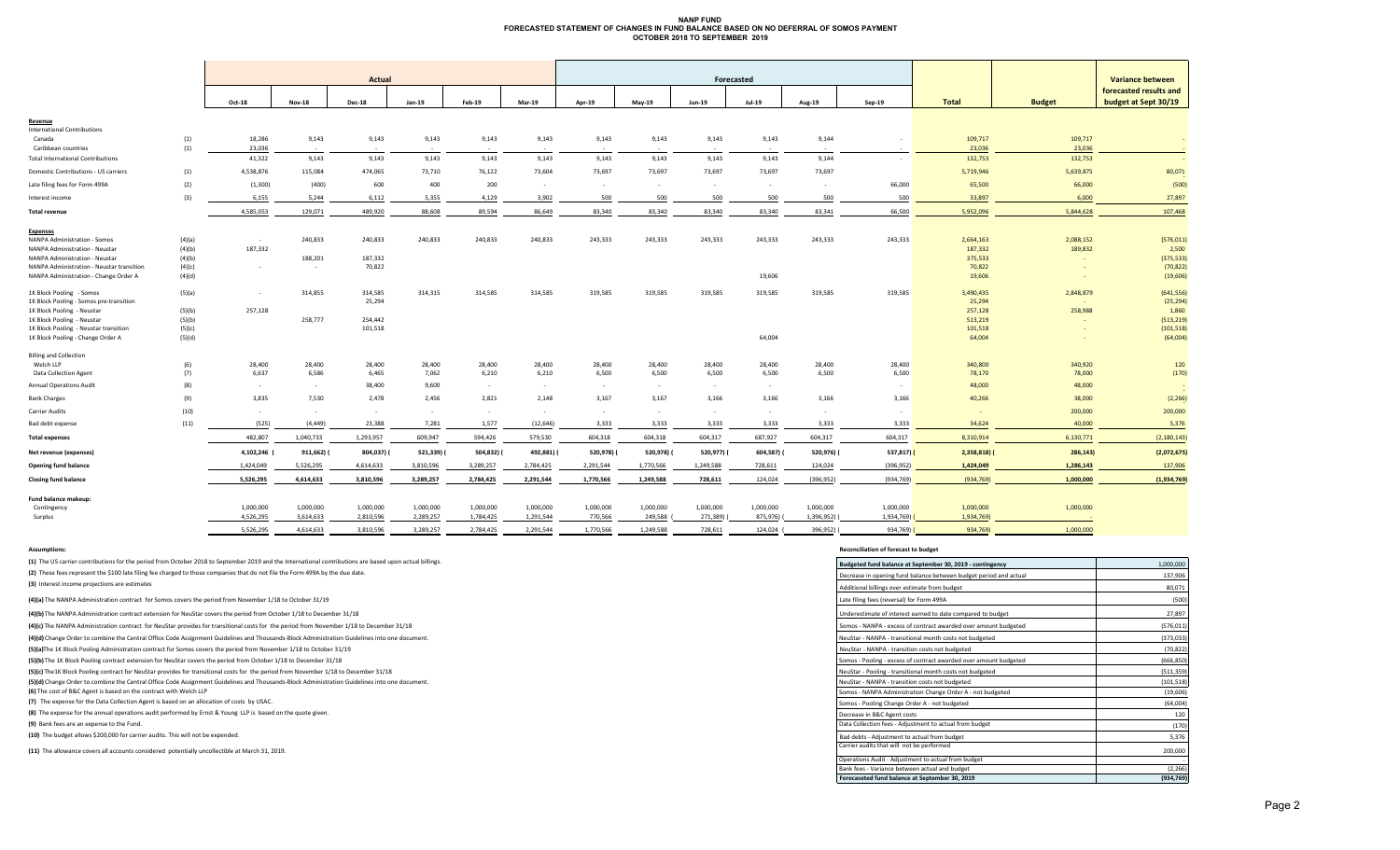# **Deliverables Report**

### **Distributing invoices**

The monthly invoices for carriers were emailed/mailed on March  $12<sup>th</sup>$ .

## **Processing Payments**

Payment information from the lockbox service at Mellon Bank is downloaded on a daily basis. The deposit information is recorded daily.

### **Late/Absent Payments**

Demand notices and statements of account were emailed/mailed on March 13<sup>th</sup> to all carriers with overdue balances. A total of 21 demand notices and statements of account were sent out. This is lower than in previous months as outstanding amounts from the 2018 annual billing were sent to Treasury for collections on January 10, 2019.

#### **FCC Red Light Notices**

At a minimum, an updated red light report is posted to the FCC server for processing once a week. When required, additional updates are posted.

#### **Helpdesk Queries**

All queries are directed to a helpdesk voicemail inbox or email inbox. The details of the query are documented in an Access database. The date, Filer ID, nature of query, name of person making the request, who responded to the query and the resolution date. In March 13 calls and 12 emails were received which is lower than the prior year. Most queries are about requesting copies of invoices, how to make changes to their email billing address, notification about closing their business, asking what the invoice was for or asking how to make a payment.

### **Staffing Changes**

There have been no changes to staffing this month.

#### **Contract Renewals**

The Billing and Collection Agent contract was awarded to Welch LLP in April 2018. The contract is for a 5-year period from May 1, 2018 to April 30, 2023.

The NANPA Administration contract for NeuStar was extended for the period of October 1, 2018 to December 31, 2018 which includes a 2 month transition to the new administrator, Somos, Inc. The contract with Somos for the NANPA Administration Contract covers the period of November 1, 2018 to October 31, 2019.

The 1K Block Pooling contract for NeuStar was extended for the period of October 1, 2018 to December 31, 2018 which includes a 2 month transition to the new administrator, Somos, Inc. the contract with Somos for the 1K Block Pooling covers the period of November 1, 2018 to October 31, 2019.

#### **Status of Audits**

**FCC Audit:** The FCC audit for 2018 is completed.

**Independent Audit:** The independent audit by Ernst & Young LLP of the financial statements and specified procedures commenced November 19th, 2018. The audits are complete at this time.

**IPERIA:** A kick-off meeting was held in November with the FCC and the auditors. Documentation requested was provided in December 2018. Ongoing biweekly conference calls are attended.

#### **Deliverable Reports Submission Dates Monthly SSF 224 repor**t - submitted April 2, 2019. **Quarterly Report on Fund Performance and Statement of Financial Positio**n - submitted April 5, 2019 **Quarterly Crosswalk reporting package** - submitted April 5, 2019 **Treasury Report on Receivables** - due April 12, 2019 **Monthly COSC** report - submitted on March 8, 2019

#### **Accounts Receivable**

We received \$13,872.85 from Treasury in March for debts collected.

At the end of February there are 493 accounts outstanding representing unpaid invoices from the September 2018 billing, amounting to \$47,885.54. Of the 493 accounts, 478 accounts totalling \$46,276.93 were submitted to Treasury on January 10, 2019 for collections.